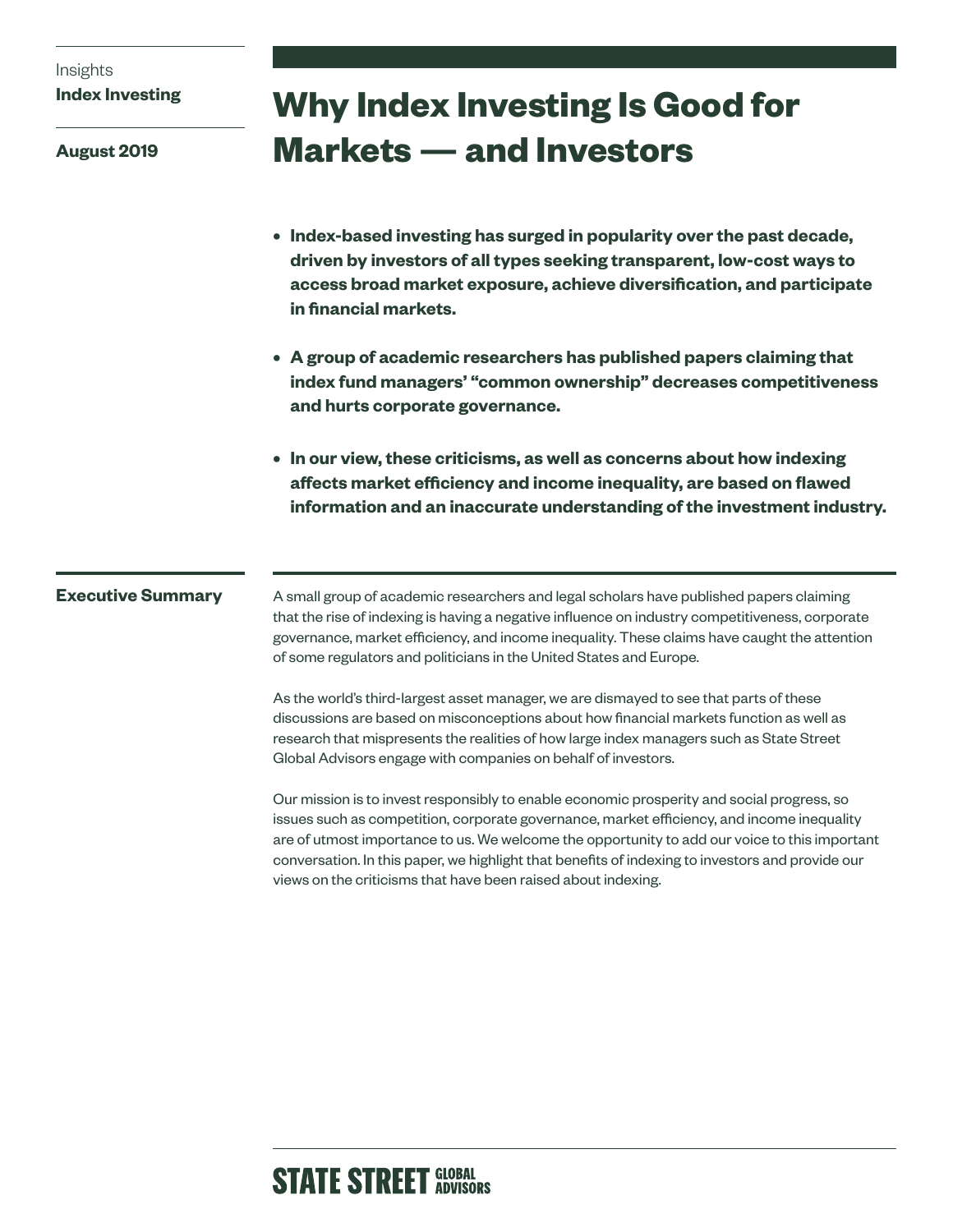# **How Index Investing Works and Its Benefits to Investors and Society**

There is no denying that index investing produces multiple benefits for investors and society as a whole. Whether accessed through mutual funds, ETFs, or separately managed accounts, indexbased strategies provide a host of benefits relative to actively managed strategies:

**Diversification** Index strategies provide investors with a clear-cut way to achieve broad diversification in their portfolios. They are designed to track broad market segments and typically hold a greater number of individual securities than actively managed funds.

**Simplicity** Broad market indexes allow investors to access the market's returns with a single purchase. Rather than having to painstakingly build and monitor a basket of securities that reflects the broader market, index managers do this work for their clients.

**Lower costs** Index strategies typically incur significantly lower management fees than actively managed strategies. In addition to lower expense ratios, index strategies typically have lower transaction costs because their turnover is generally far lower than actively managed portfolios.

**Transparency** Buy/sell decisions in index strategies are based on pre-stated rules, so the investment exposures are clear and transparent. In addition, some indexing vehicles provide daily transparency; for example, exchange-traded fund (ETF) portfolio holdings are disclosed daily.

Despite these benefits, some have raised concerns about the growth of index funds. We appreciate their theoretical perspectives, which are grounded in the researchers' expertise in their respective fields. But, ultimately, we believe that these theories fail to fully consider how index investing works in practice nor do they explore how many of their concerns will never be realized. Below we analyze some of their core concerns through the lens of investing and governance.

### **Indexing Criticisms**

Analyzing the Concerns Through an Investment and Governance Lens

The public debate about indexing's role in financial markets and the broader economy gained steam in 2014 when an academic research paper examining the airline industry suggested that index fund managers' ownership of multiple companies in a single industry decreases competition in that industry and hurts corporate governance. Critics of indexing often point to this theory, referred to as the "common ownership" critique, as well as claims that indexing exacerbates income inequality and is a threat to price discovery and liquidity in financial markets.

Subsequent papers by legal scholars have suggested policy proposals designed to remediate the supposed anti-competitive effects of common ownership. The policy proposals include:

- **1** Limiting each institutional investor to investment in only one large firm in a concentrated market
- **2** Limiting each institutional investor to one percent of the market share of a concentrated market
- **3** Preventing managers of index funds from voting shares or engaging with companies

At State Street, we are ardent believers in the positive impact that indexing has for investors. That is why we welcome this opportunity to examine the criticisms of indexing and explain how, in our view, these conclusions are based on faulty research and misconceptions about the asset management industry.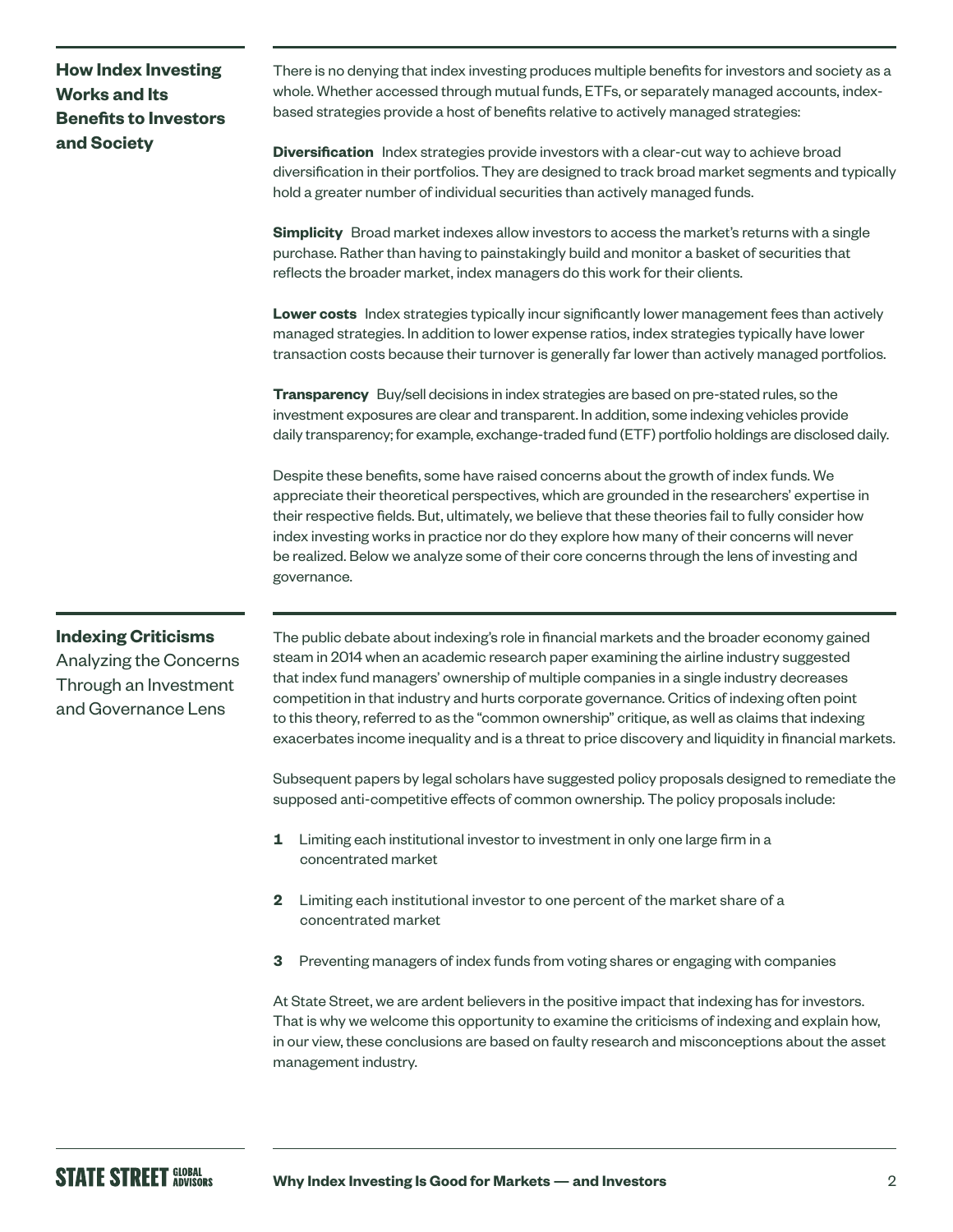**Questions Regarding Data and Methodology Underpinning Research on "Common Ownership"** The spark that lit the debate about index investing was a paper first circulated in 2014 and later published in 2018, titled "Anticompetitive Effects of Common Ownership," by professors at the University of Navarra in Spain and Oxford University in England.<sup>1</sup> The paper examined the impact of common ownership of airlines by index managers. Common Ownership Data is Incorrect, Policy Spotlight, January 2019, BlackRock.

During the research period (2001–2014), the US airline industry experienced multiple bankruptcies that resulted in removal of airlines from the indexes for half the research period. The companies were delisted by the exchanges, and index providers such as MSCI and S&P removed the companies' shares from the indices.

Ownership by index funds would have mirrored this, yet the authors of the paper chose to hold ownership of the airlines constant. Moreover, in the period following the bankruptcies, the airline industry experienced significant consolidation and technological advancements related to routing and ticket pricing strategies. The paper does not control for these important developments, both of which could have led to a rise in ticket prices.

Several research papers have since been published that contradict the findings of the original airline paper. Researchers from the University of Virginia and the Federal Reserve Bank of Atlanta revisited the airline ticket price study and found the results of that study to be erroneous.<sup>2</sup> A paper by researchers from Compass Lexecon and Bates White Economic Consulting conclude that there is "model misspecification" in the airline study.<sup>4</sup>

# Concern #1: Indexing Reduces Competition Within an Industry

**Proponents' view** Index fund managers that own shares of multiple companies in an industry have an incentive to discourage competition among the companies. For example, the airline paper suggests that common ownership was at least partly to blame for the lack of price wars among airlines from 2001 to 2014.

**State Street's view** This theory ignores the fact that broad index funds, by definition, are invested in all of the industries and sectors tracked by the index. For a fund that is diversified across industries, any incentive to encourage anticompetitive behavior in the airline industry would be counteracted by the resulting lower profits in industries related to the airline industry, such as hotels, travel, and tourism. For example, higher airfares would cause fewer people to travel, which would hurt revenues at hotels and restaurants — and reduce the value of the fund's holdings in those sectors. Furthermore, if the largest airlines kept prices artificially high, they would become vulnerable to losing market share to smaller competitors that aren't part of the index.

**Bottom line: Index funds that invest across industries don't have an incentive to hinder competition in any one sector.**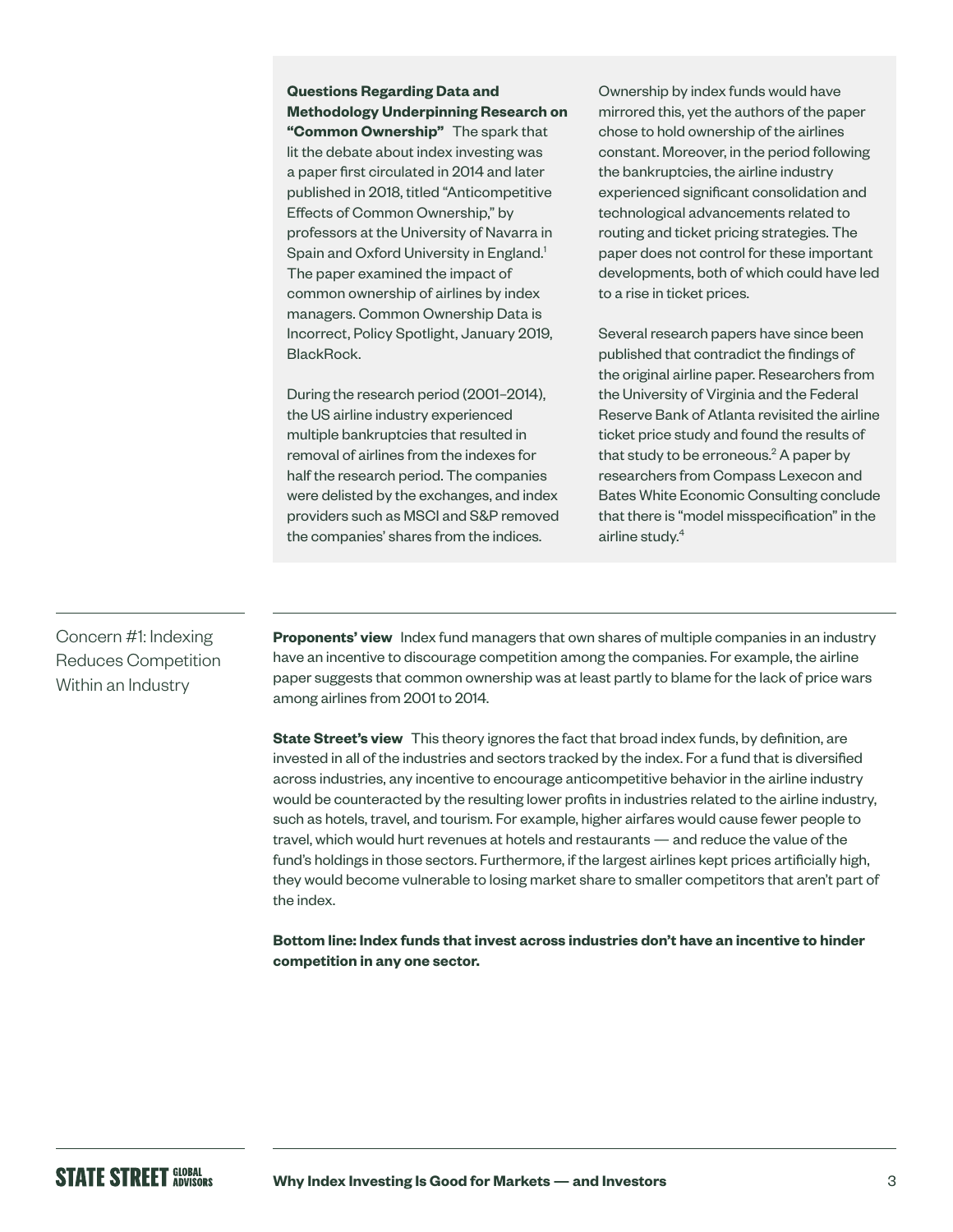Concern #2: Corporate Governance Standards Will Weaken as Indexing Grows

**Proponents' view** Index fund managers lack the skill and incentive to engage in meaningful asset stewardship efforts and are not adequately resourced to execute their responsibilities. These managers limit their stewardship efforts to binary choices, such as voting for or against an entire slate of board candidates or simply outsource their voting to proxy advisory firms. Furthermore, the growing influence of index fund managers will hinder the ability of activist investors to force change.

**State Street's view** On the contrary, we believe that engagement by index managers strengthens corporate governance. Because of the nature of index investing, fund managers don't get to decide whether a company should be removed from the index. Therefore, these managers are sources of near-permanent capital. This, together with the fact that index fund managers are fiduciaries obligated to act in their clients' best interests and maximize the probability of attractive long-term returns, means that index fund managers are uniquely positioned — and incentivized — to use their voting power to encourage governance practices that create long-term value for investors.

At State Street, we believe that asset stewardship is our fiduciary responsibility and one of the ways we add value for investors. We believe that given our size and global scope, our stewardship role in capital markets extends beyond proxy voting and engagement with issuer companies. It also includes promoting investor protection for minority shareholders in global markets through partnerships with local investors and regulators and working with investee companies to encourage adoption and disclosure of environmental, social, and governance (ESG) practices.

By engaging with boards and management teams about issues that are vital to companies' long-term profitability and using our voting power to effect change when our recommendations aren't followed, we rigorously advocate for our clients' interests. We don't outsource our proxy voting decisions to third parties. In addition to issues related to long-term strategy and board composition, we also incorporate material ESG concerns, such as climate change and gender equality, into our engagement efforts. Our annual Asset Stewardship Report makes publicly available extensive detail about our engagement efforts and voting record. Information is also provided directly to our clients and made available on our website so that clients have full transparency into our engagement on their behalf.

We continue to ensure that these activities are adequately funded. More recently, we put substantial resources behind developing R-Factor™, a transparent system that reflects the performance of a company's business operations and governance as it relates to financially material ESG issues facing a company's industry. It leverages commonly accepted ESG frameworks that are widely supported by many global investors managing both active and index strategies. Through R-Factor™, we are helping to build sustainable capital markets for all investors. More information on R-Factor™ can be found [here.](https://www.ssga.com/investment-topics/environmental-social-governance/2019/04/inst-r-factor-reinventing-esg-through-scoring-system.pdf) We are integrating R-Factor™ scores into our engagement and voting processes and are providing our stewardship and investment analysts with an objective and independent assessment of a company's sustainability and disclosure practices related to issues that are considered to be material to their business.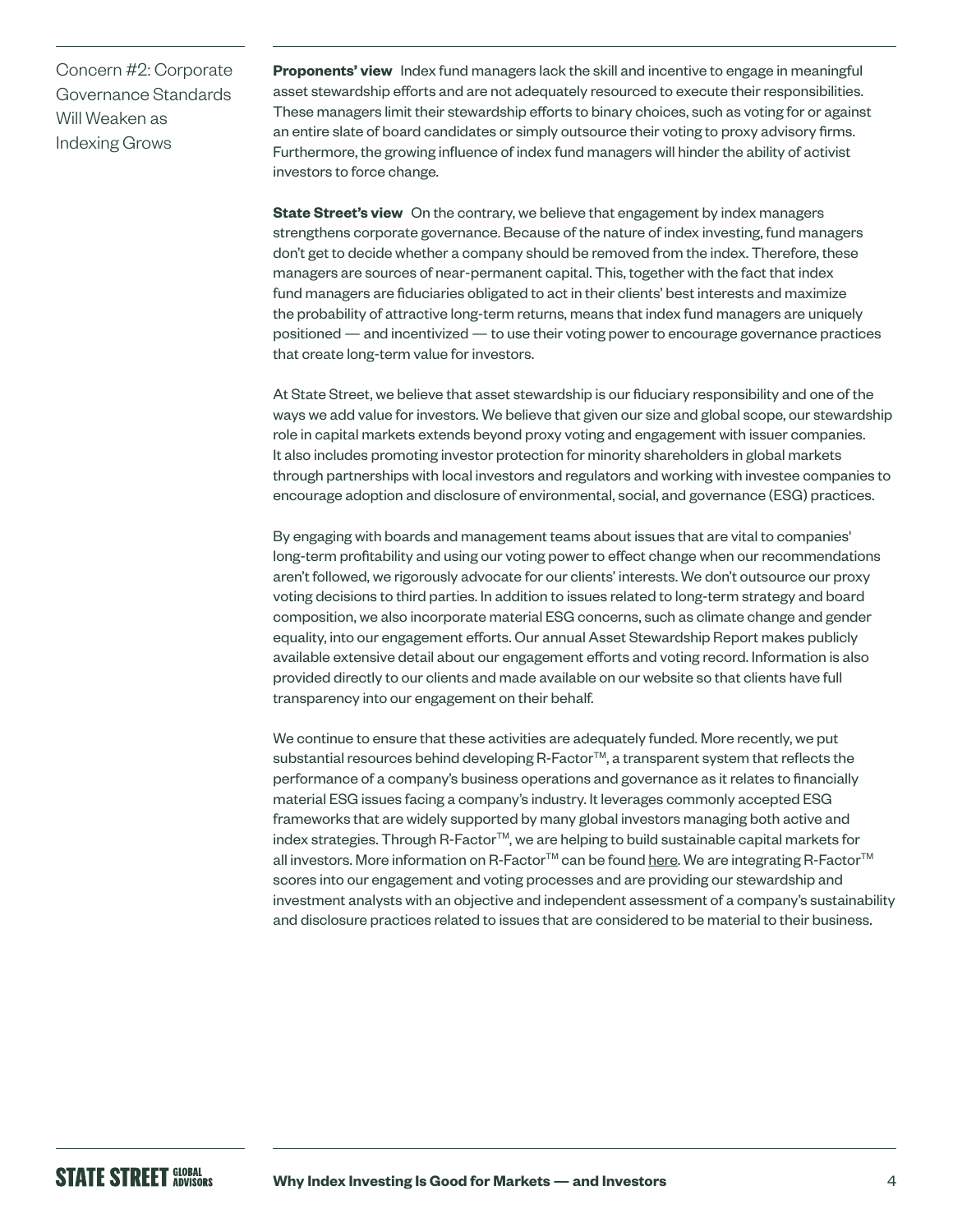We believe that sharing our R-Factor<sup>TM</sup> scores with companies will play an important role in incentivizing improved disclosure on ESG practices. As we know, what gets measured gets managed. Therefore, by calling for greater disclosure and by using a transparent scoring system that explains how we arrive at our assessment, we will help companies focus on sustainability issues and provide boards and management teams with a clear-cut rationale for why they should incorporate ESG issues into their company's long-term strategy. R-Factor™ is just one example of how we execute the stewardship responsibility entrusted to us by our clients in a responsible and transparent manner for the benefit of all market participants.

**Bottom line: Index managers play a vital role in holding all companies in an index accountable for good governance as well as in improving the overall quality of the index.**

Concern #3: The Rise of Indexing Is Harming Market Liquidity and Price Discovery

**Proponents' view** Because index funds have lower turnover, they hurt liquidity in capital markets. Furthermore, the growth of passive investing will erode active investors' influence in arbitraging away pricing inefficiencies; this will negatively impact price discovery of publicly traded securities.

**State Street's view** Fears that the growth of passive investing will harm market liquidity the degree to which securities can be quickly bought and sold at a price near the going rate — and price discovery — the process of reaching a price that reflects supply and demand haven't been realized. In fact, research by the Federal Reserve Bank of Boston that looked at a broad set of US domestic equity funds found that index investing reduces risks related to liquidity transformation.<sup>4</sup> One area of indexing in particular, ETFs, has been shown to be beneficial for liquidity. Because ETFs trade actively in secondary markets, ETF investors generally can access layers of liquidity not available to other investors in the underlying assets. Moreover, a number of studies have found that trading associated with the ETF-arbitrage mechanism can improve intraday price discovery for the underlying stocks.<sup>5</sup>

In addition to this empirical evidence, there is an intuitive explanation of why fears of index investing reducing market efficiency are misguided. First, it is not just traditional passive and active investors that participate in price discovery; broker/dealers, hedge funds, high-frequency traders, nontraditional (e.g., smart beta) index managers, and asset owners all contribute to efficient pricing as well. Second, even if active managers become the minority, only a relatively small number of them are needed to drive the price discovery process. Third, and perhaps most important, the market essentially has a built-in self-correcting mechanism that would prevent asset prices from getting permanently dislocated from their intrinsic values; if excess inflows to index funds were to push asset prices further away from their intrinsic values, this would create more opportunities for active managers to capture alpha and investors would reallocate capital back to active strategies.

#### **Bottom line: The growth of indexing is not an impediment to market liquidity or price discovery.**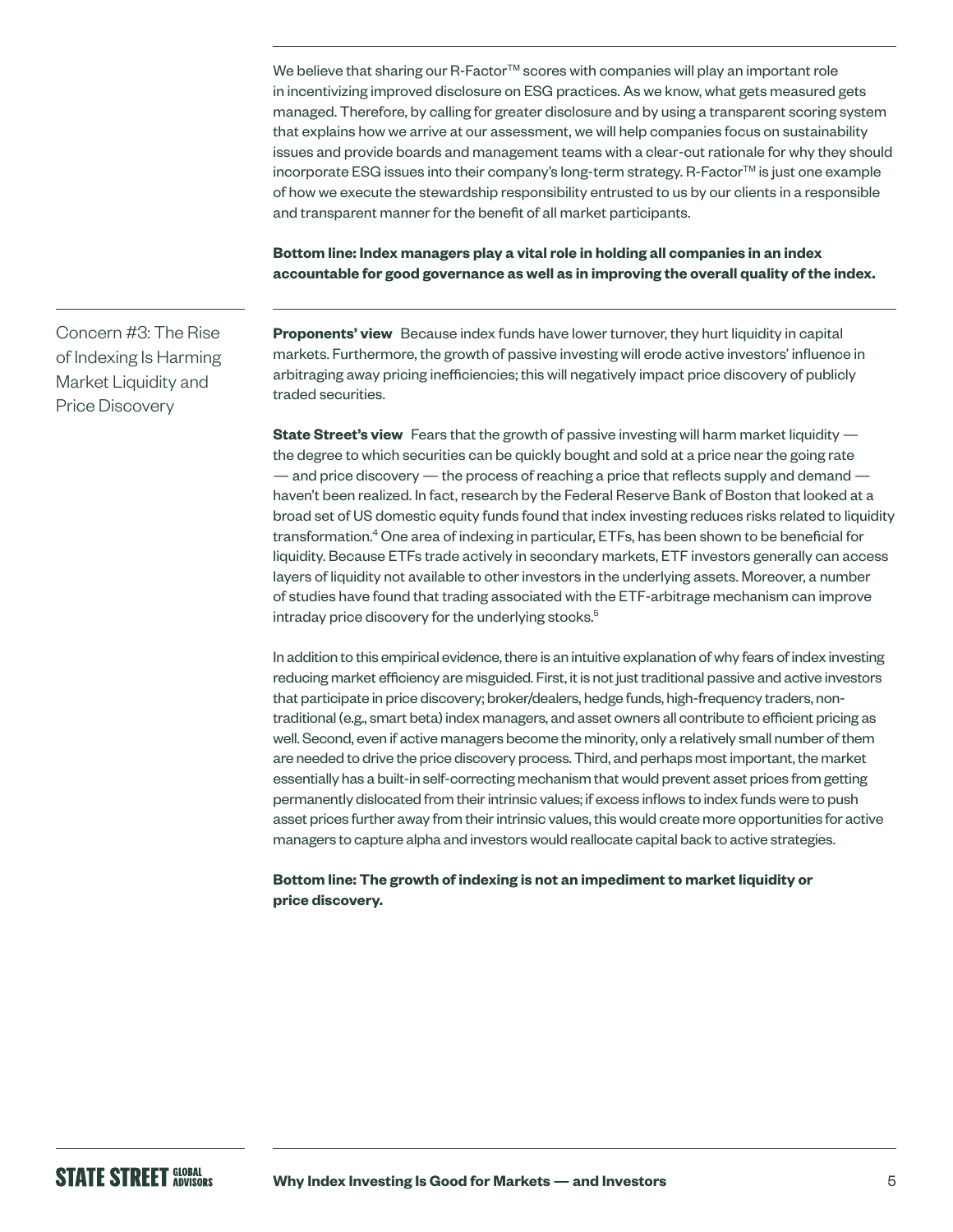Concern #4: The Rise of Indexing is Exacerbating Income Inequality

**Proponents' view** This theory is based on the idea that the average citizen doesn't invest in stocks and bonds. Therefore, even if capital markets are fueled by economic growth, the working class wouldn't get to benefit from it; only wealthy investors and asset managers see the benefits while the average citizen is left behind.

**State Street's view** This idea is misguided on several levels. First, a huge portion of the assets that are invested in index funds are either owned directly by or for the benefit of individuals who are preparing for retirement. Even though pension funds — which are among the biggest investors in index funds — are institutions, the investments in these defined benefit plans provide retirement income for teachers, firefighters, and a host of other workers. For workers with defined contribution plans such as 401(k)s or individuals who are saving for retirement through an IRA, index funds provide a convenient, low-cost way for them to participate in the wealth generated by a growing economy. It isn't hyperbole to say that say indexing, by providing low fees and easy access to equity and fixed income markets, has democratized investing for millions of workers.

As mentioned in Concern #2, State Street's engagement efforts are focused on enhancing the ability of a company to produce profits that are sustainable over the long term. We engage, vote, and monitor company progress on sustainability practices such as human capital management, pay strategies, diversity, and inclusion that are material to their business. As such, we hold companies accountable to the long-term interests of all stakeholders — serving as a counterbalance for the pressures to manage for short-term profitability.

**Bottom line: Index funds have made investing cheaper and more accessible for everyone everyone and have encouraged longer-term investment.**

#### **Conclusion**

Without a doubt, the growth of index investing has brought significant changes to the investment industry. In a field that directly affects every aspect of the economy and touches the lives of so many people, increased scrutiny of a trend of this magnitude is appropriate. But these public discussions need to be based on facts and a proper understanding of how financial markets function and how asset managers practice their craft.

Not only is "common ownership" based on flawed premises, there is no evidence to suggest that the proposed remedies would improve corporate governance or competition in an industry.

By lowering fees and providing easy-to-use vehicles for achieving diversification, index investing has increased access to financial markets for all investors — from individual workers saving for retirement to the world's most sophisticated pension funds. At State Street Global Advisors, we are proud of the impact that indexing has made thus far, and we are excited to be part of a healthy, ongoing discussion about how it can be best used to strengthen investors' portfolios.

Interference with the ownership thresholds of index funds is unwarranted and unnecessary. Our capital markets are strong and efficient, and effective research by active investors can arbitrage any mispricing opportunity. There are many types of asset managers, and the significant and healthy competition among these managers has reduced costs for all investors globally. Targeting a select few asset managers with anti-trust regulation could set a dangerous precedent and, more importantly, would be detrimental to the average investor, who has benefited greatly from the development of index-based funds.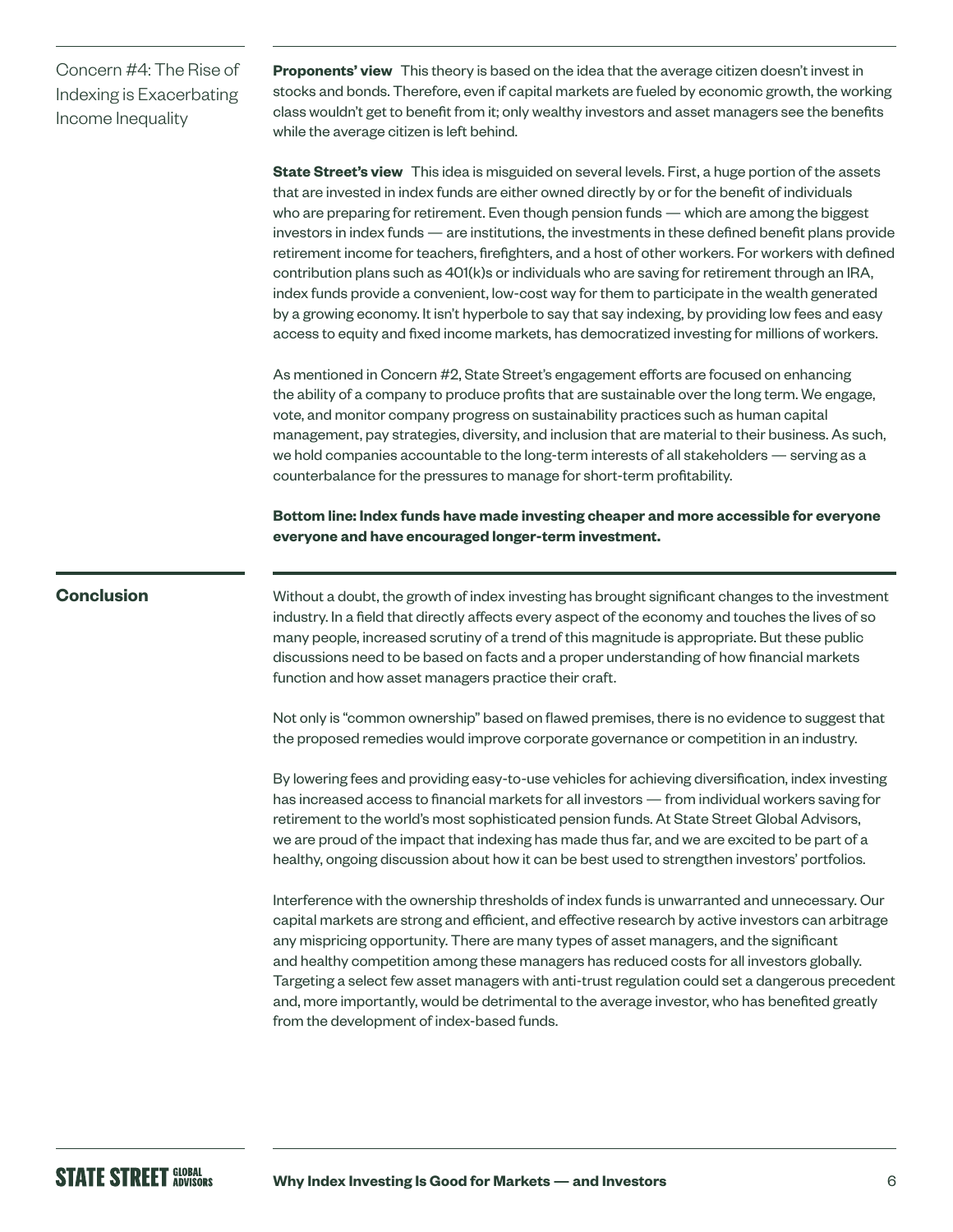#### **Contributors**

#### **Lynn S Blake, CFA**

Executive Vice President CIO Global Equity Beta Solutions

#### **Jennifer Bender, Ph.D.**

Senior Managing Director Director of Research for Global Equity Beta Solutions

#### **Rakhi Kumar**

Senior Managing Director Head of ESG Investments and Asset Stewardship

**Endnotes** 1 Azar, J., Schmalz, M., and Tecu, I.. 2018 (A draft of the paper was first circulated in 2014, and the paper was published in 2018.) "Anticompetitive Effects of Common Ownership." The Journal of Finance 73(4): 1513-1565. [https://doi.org/10.1111/jofi.12698.](https://doi.org/10.1111/jofi.12698)

2 Azar et al.

- 3 Dennis, P., Gerardi, K., Schenone, C. "Common Ownership Does Not Have Anti-Competitive Effects in the Airline Industry." University of Virginia and Federal Reserve Bank of Atlanta. 2018.
- 4 O'Brien, D. and Waehrer, K. "The Competitive Effects of Common Ownership: We Know Less than We Think." Compass Lexecon and Bates White Economic Consulting. 2017.
- 5 Anadu, K., Kruttli, M., McCabe, P., Osambela, E., and Shin, C. "The Shift from Active to Passive Investing: Potential Risks to Financial Stability?" Federal Reserve Bank of Boston. 2018. [https://bostonfed.org/publications/](https://bostonfed.org/publications/risk-and-policy-analysis/2018/the-shift-from-active-to-passive-investing.aspx) [risk-and-policy-analysis/2018/the-shift-from-active-to](https://bostonfed.org/publications/risk-and-policy-analysis/2018/the-shift-from-active-to-passive-investing.aspx)[passive-investing.aspx](https://bostonfed.org/publications/risk-and-policy-analysis/2018/the-shift-from-active-to-passive-investing.aspx).
- 6 Hasbrouck [2003], Yu [2005], Chen and Strother [2008], Fang and Sanger [2012], and Ivanov et al. [2013], Glosten, Nallareddy, and Zou [2015].